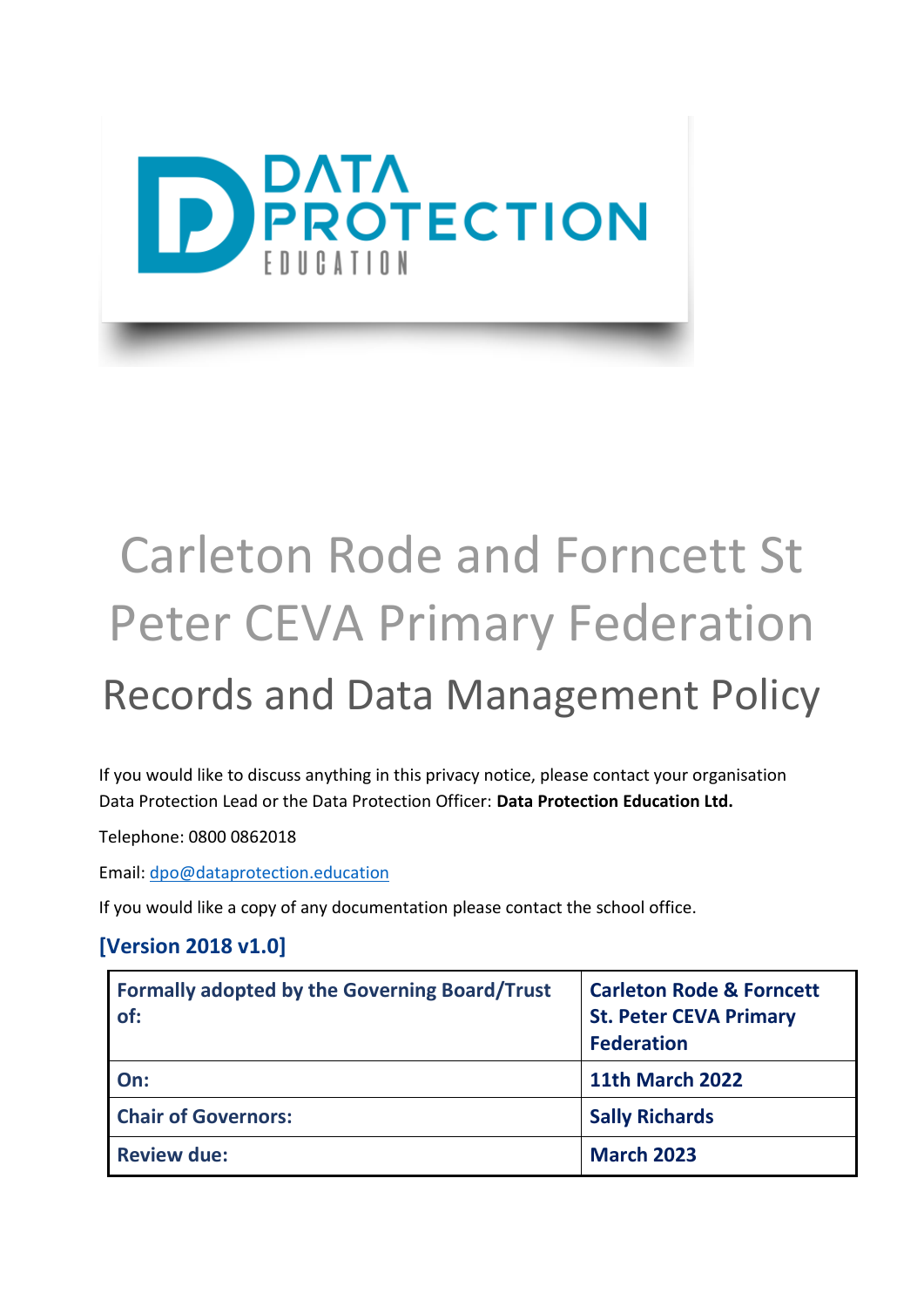

If you would like to discuss anything in this privacy notice, please contact:

Data Protection Officer: [dpo@dataprotection.education](mailto:dpo@dataprotection.education)

If you would like a copy of any documentation please contact the school office:

### **Document Version**

| Version      | Author     | <b>Date</b> | Approved by | <b>Effective from</b> |
|--------------|------------|-------------|-------------|-----------------------|
| 1.0 template | <b>DPE</b> | 19 May 2019 | JE          | 19 May 2019           |
|              |            |             |             |                       |
|              |            |             |             |                       |
|              |            |             |             |                       |
|              |            |             |             |                       |
|              |            |             |             |                       |
|              |            |             |             |                       |
|              |            |             |             |                       |

Acknowledgements:

http://www.nationalarchives.gov.uk/information-management/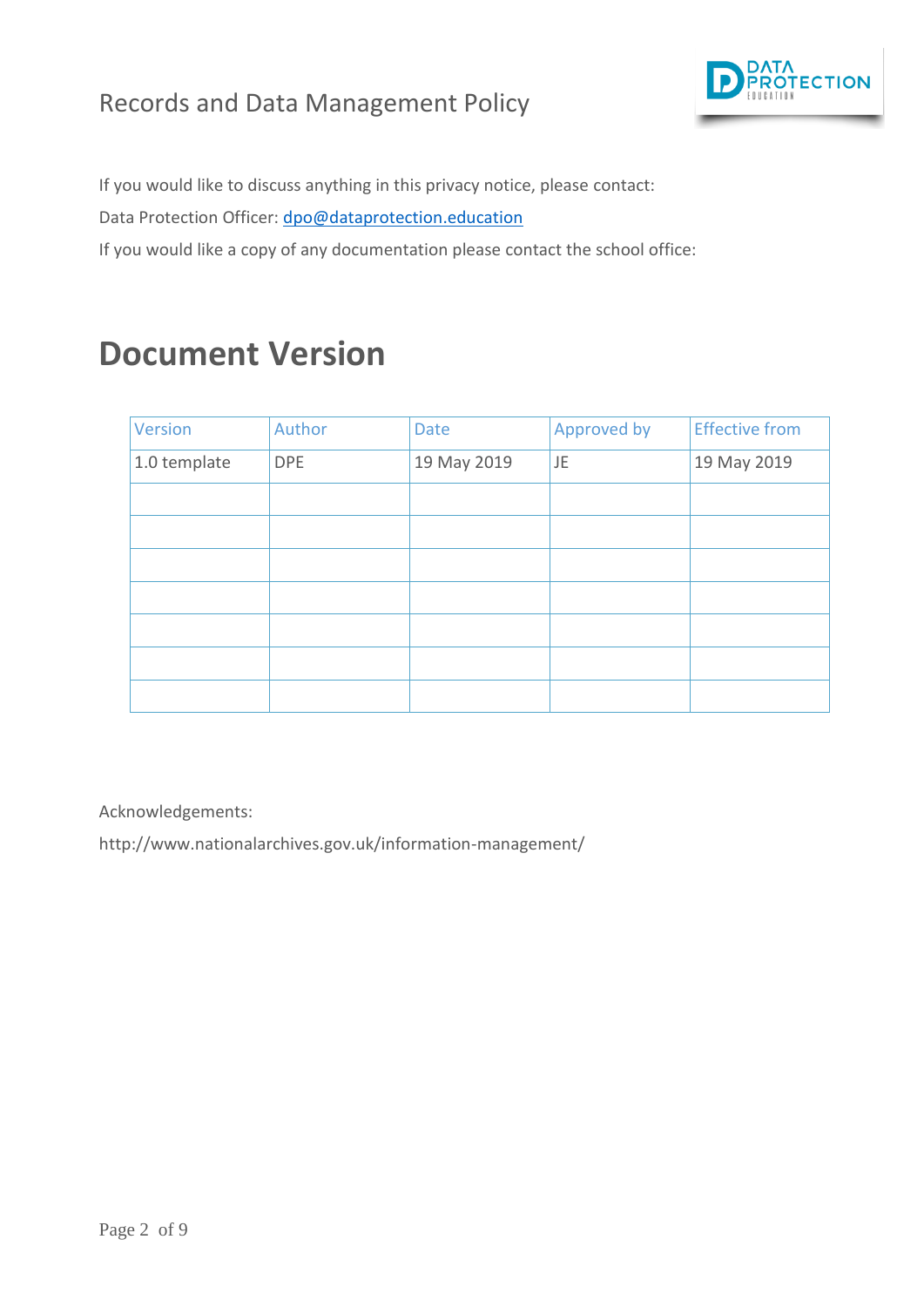

### <span id="page-2-0"></span>**Contents**

| <b>Policy Statement</b>              | 3              |
|--------------------------------------|----------------|
| 2. Policy Scope                      | $\overline{4}$ |
| What data?                           | 4              |
| Who this policy applies to           | 5              |
| Where it applies                     | 6              |
| <b>Roles and Responsibilities</b>    | 6              |
| 5. Information Classification        | 7              |
| <b>6. Retention Schedules</b>        | 7              |
| Data storage, backup and destruction | 8              |
| 11. Other relevant policies          | 9              |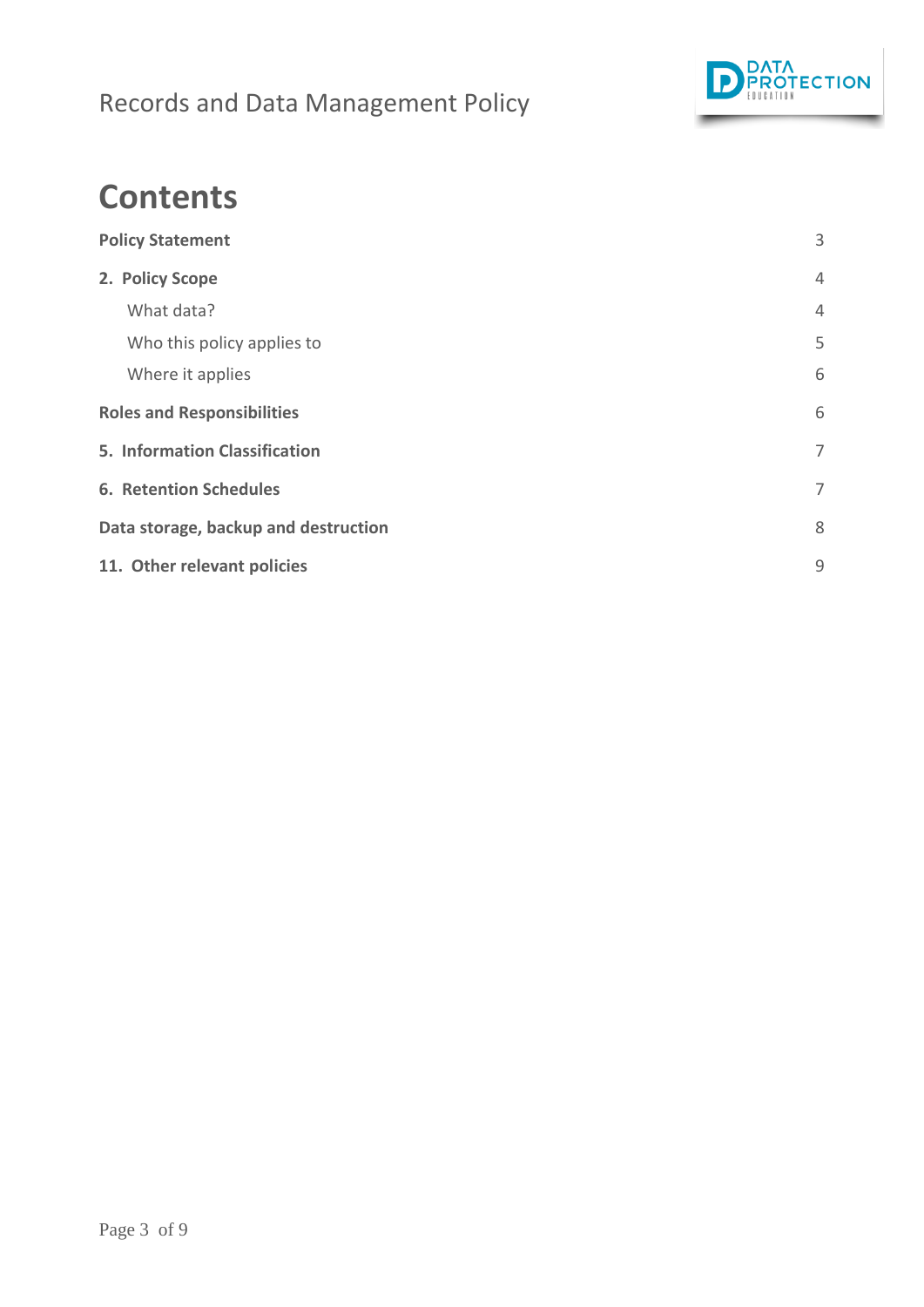

### **1. Policy Statement**

Carleton Rode and Forncett CEVA Primary Federation will create, maintain and manage accurate, reliable and useable records in line to ensure Carleton Rode and Forncett CEVA Primary Federation has the information it needs to operate and to have information available when it is needed.

1.4. Carleton Rode and Forncett CEVA Primary Federation will formulate an information governance framework to ensure the information in Carleton Rode and Forncett CEVA Primary Federation's electronic and paper records:

- support the successful operations of the Carleton Rode and Forncett CEVA Primary Federation
- can be trusted
- contain only the minimum required information for the purpose of the information
- are properly maintained and organised
- are handled appropriately and in accordance with legal requirements and other guidance
- remain accessible, readable, authentic and up-to-date
- are kept securely, whatever the format
- can be easily found by those who need them
- only accessed by those permitted to view them
- support efficiency by avoiding duplication and only printing emails and electronic records when absolutely necessary
- are retained for a specified length of time and not indefinitely as retaining data can expose Carleton Rode and Forncett CEVA Primary Federation to risk
- are disposed of securely as per the disposal schedule

Failure to comply with this policy can expose Carleton Rode and Forncett CEVA Primary Federation to fines and penalties, failure of trust and adverse publicity, difficulties in providing evidence when we need it, responding to data subject access requests and in running our operations.

Complying with this policy helps Carleton Rode and Forncett CEVA Primary Federation comply with legislation and operate efficiently.

## <span id="page-3-0"></span>**2. Policy Scope**

<span id="page-3-1"></span>**What data?** 

Page 4 of 9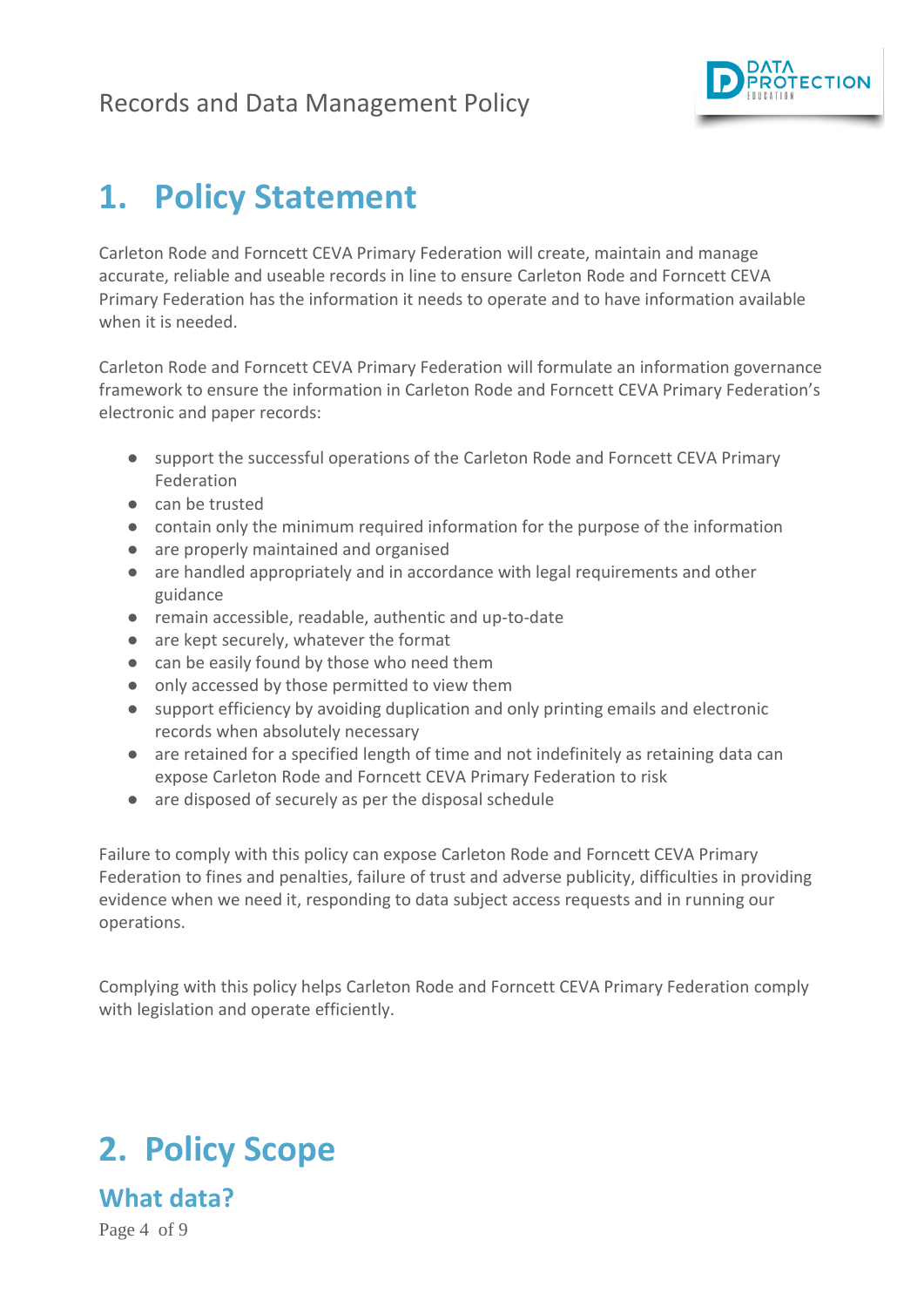

This policy covers all data that we hold or have control over including where it is held by thirdparties (e.g. cloud storage providers or offsite records storage).

This includes physical data such as:

- hard copy documents
- contracts and invoices
- notebooks
- letters
- invoices
- teacher, student and employee files
- hard copy media, including but not limited to photographs

It also includes electronic data such as:

- emails
- electronic documents
- electronic records held in databases
- audio and video recordings
- other electronic media, including but not limited to photographs
- CCTV recordings.

It applies to both personal data and non-personal data. In this policy, we refer to this information and these records collectively as "data".

This policy explains the differences between our formal or official records, disposable information, confidential information belonging to others, personal data and non-personal data. It also gives guidance on how we classify our data.

#### <span id="page-4-0"></span>**Who this policy applies to**

This policy is the responsibility of all staff including:

- Employees (permanent and temporary, agency and casual staff)
- Volunteers, students, interns and trainees doing placements within Carleton Rode and Forncett CEVA Primary Federation
- Governors and Trustees
- Contractors conducting business with Carleton Rode and Forncett CEVA Primary Federation
- Any other third-parties acting jointly or in partnership with Carleton Rode and Forncett CEVA Primary Federation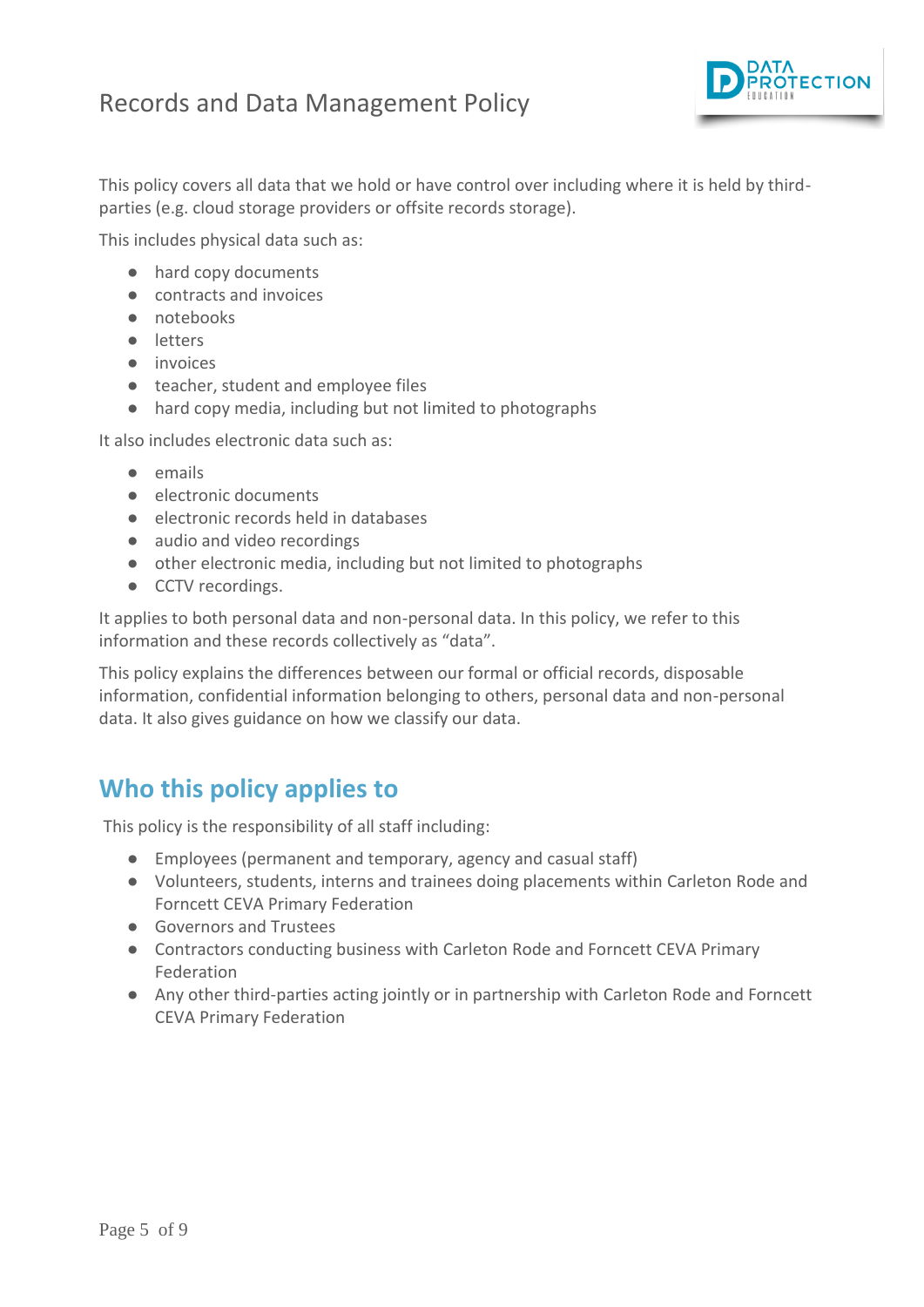

#### <span id="page-5-0"></span>**Where it applies**

#### **Premises**

- All premises operated by Carleton Rode and Forncett CEVA Primary Federation
- Anywhere that any of those listed in "Who this policy applies to" conduct their work

#### **Systems**

- Any electronic system or database operated by, or on behalf of Carleton Rode and Forncett CEVA Primary Federation
- Any computer system, peripheral equipment, software, memory devices, tablets and smartphones
- personal devices not owned by Carleton Rode and Forncett CEVA Primary Federation, but used by any of those listed in "Who this policy applies to" in accordance with the Bring Your Own Device Policy

### <span id="page-5-1"></span>**Roles and Responsibilities**

We have a responsibility to ensure that our records are managed well.

Different staff have different roles in relation to records management and these responsibilities are detailed below:

| Headteacher                       | Overall accountability for records management and is<br>responsible for ensuring compliance with legislation,<br>regulation and guidance                                    |
|-----------------------------------|-----------------------------------------------------------------------------------------------------------------------------------------------------------------------------|
| <b>School Business Manager</b>    | Provide support to the information process owners and act as<br>a departmental point of contact for all records management<br>matters.                                      |
|                                   | Overall responsibility for managing records management risks<br>and for ensuring effective systems and processes are in place<br>to deliver the information security agenda |
| Senior Leadership Team            | Pro-actively promote records management awareness and<br>mentor and train departmental staff in records management                                                          |
| <b>Information Process Owners</b> | Are responsible for ensuring that they comply with the<br>records management policy and standards.                                                                          |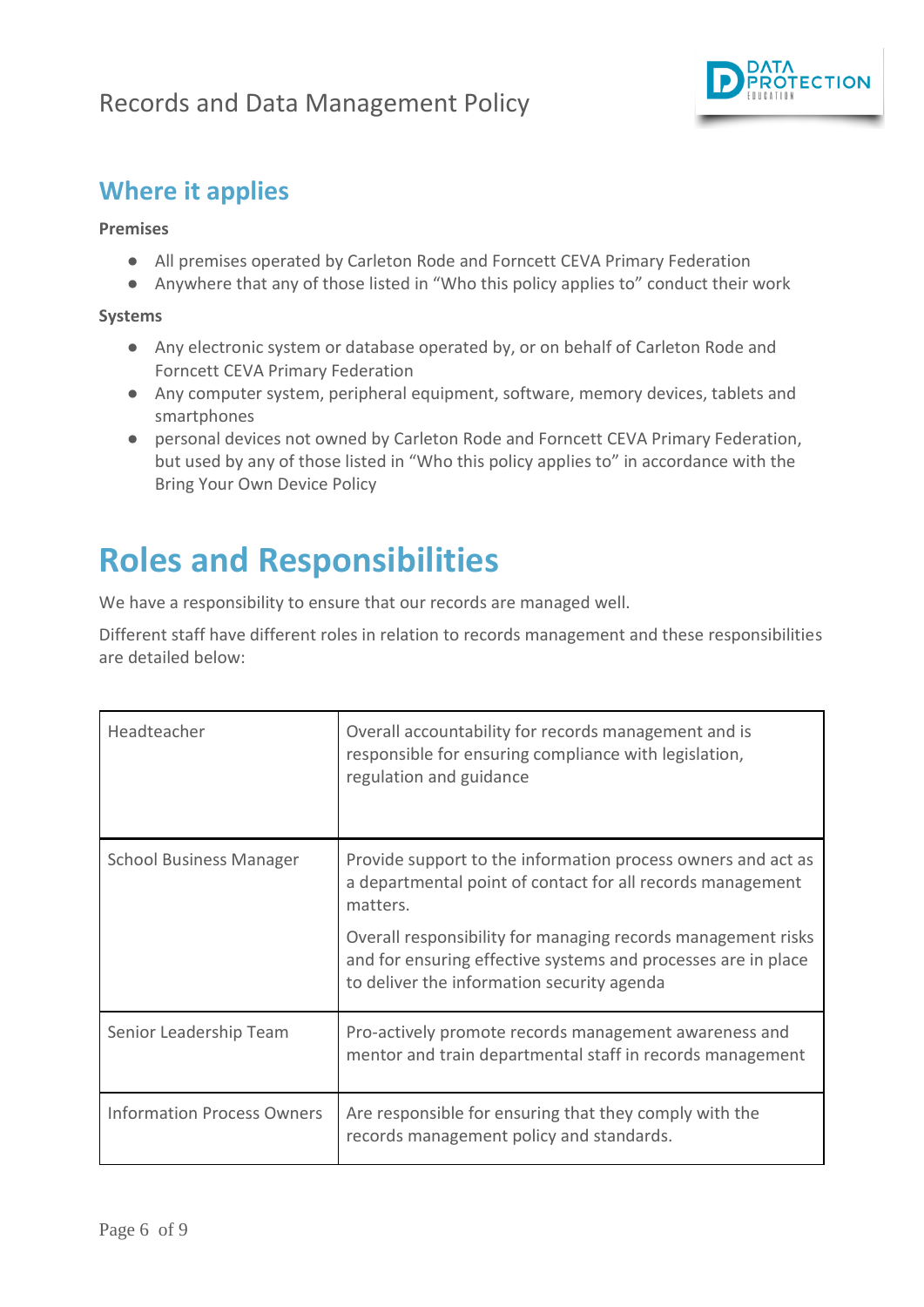

| Governing Board / Board of<br><b>Trustees</b>            | Responsible for agreeing on the records management policy<br>and considering and approving changes to it, along with<br>reviewing annual reports on records management matters.                                                                      |
|----------------------------------------------------------|------------------------------------------------------------------------------------------------------------------------------------------------------------------------------------------------------------------------------------------------------|
| All staff, contractors,<br>consultants and third parties | Everyone who receives, creates, maintains or has access to<br>our documents and records is responsible for ensuring that<br>they act in accordance with our records management policy,<br>standards guidance and procedures.                         |
| Data Protection Officer                                  | Responsible for assisting in monitoring compliance with this<br>policy<br>Responsible for advising staff on compliance with the<br>procedures supporting this policy<br>Responsible for assisting in the production of Privacy Impact<br>Assessments |

### <span id="page-6-0"></span>**5. Information Classification**

Carleton Rode and Forncett CEVA Primary Federation should establish a framework for classifying, the appropriate handling and the use of data and information assets, based on its level of sensitivity, value and importance to Carleton Rode and Forncett CEVA Primary Federation.

Classification will aid in assigning security controls for the protection and use of data and information in order to ensure that data is created, stored, handled and destroyed appropriately to ensure controls can be put in place to make data available only to those authorised at any point during the data lifecycle.

Our Information Classification Guidelines explain how we classify data and how each type of data should be marked and protected.

Classification of data categories will be documented in the Record of Processing.

### <span id="page-6-1"></span>**6. Retention Schedules**

Data will be retained only as long as it is needed, after which it will be:

- Securely destroyed
- Anonymised
- Retained for historical or archival purposes
- Retained due to a valid business reason (e.g. for use in litigation, or in defence of a civil claim).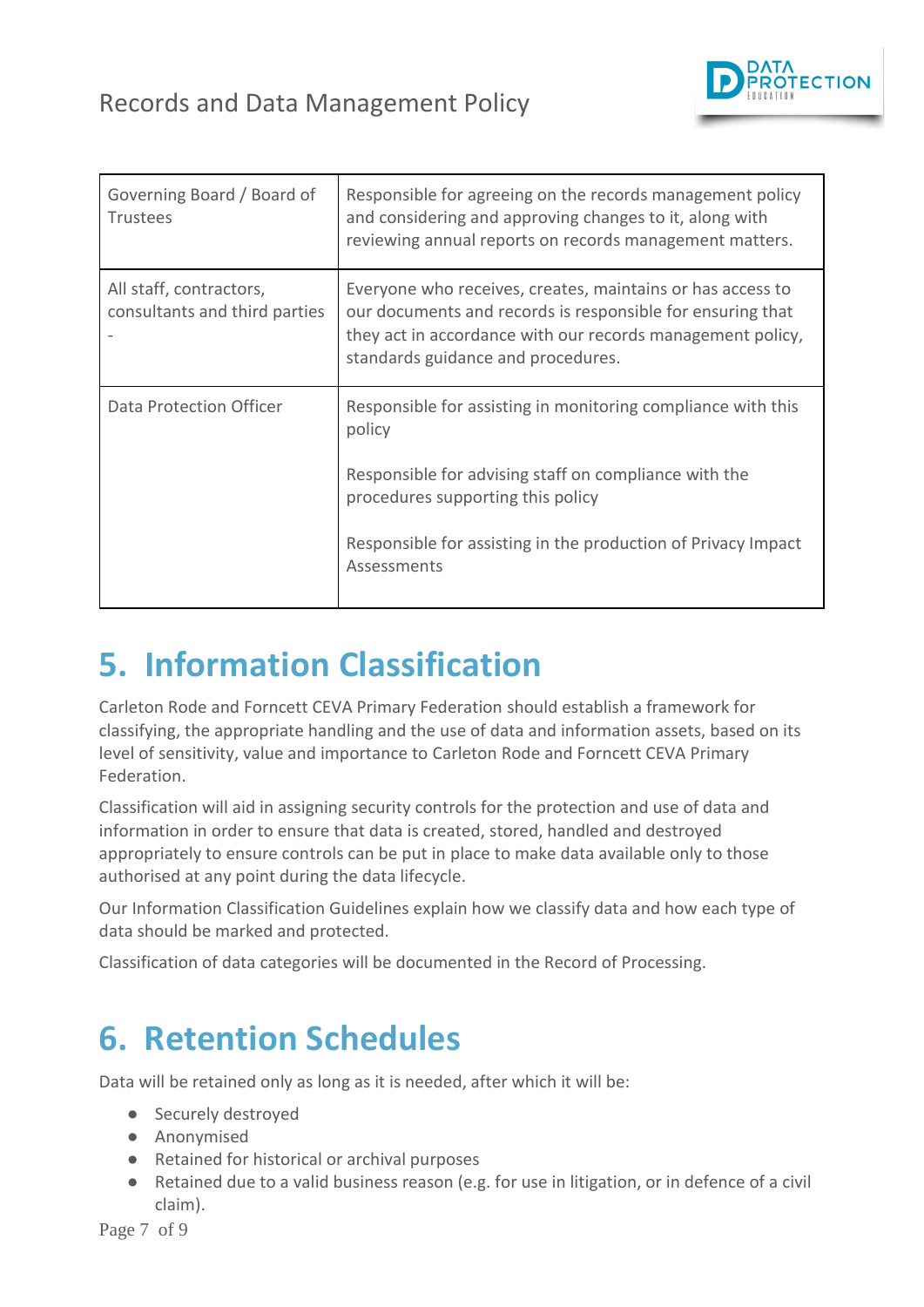

Documents may include personal and non-personal data. This policy applies to all data, not just personal data.

Data which is not held within a filing system (disposable data) should be securely destroyed once it no longer has a business use. This includes notebooks and diaries which should not be kept by individuals beyond their required business use.

If there is an omission in the Record Retention Schedule, or if you are unsure, please contact a senior member of staff or the Data Protection Officer.

Records (physical and electronic) that are relevant to current or potential legal proceedings, statutory investigation, audit, or any other relevant circumstances (including subject access requests), must not be deleted, disposed of, destroyed, or changed until determined those records are no longer needed.

Contact the Data Protection Officer if you are aware of contraventions of this policy or have any questions regarding retention schedules

### <span id="page-7-0"></span>**Data storage, backup and destruction**

All data must be stored in a manner that is safe, secure, accurate and accessible.

Records that are essential to business operations should have a backup and recovery strategy documented in a Business Continuity Plan.

Information Process Owners are responsible for ensuring that data has met its required retention period and ensuring its destruction. The destruction of confidential, financial, and employee-related hard copy data must be conducted by a secure process such as shredding. Where shredding bags are used, they must be kept securely at all times until collected by authorised personnel and destroyed.

Non-confidential data may be destroyed by recycling.

The destruction of electronic data must be coordinated with the IT Department and where appropriate a certificate of destruction obtained when the hardware is destroyed.

Data destruction must stop immediately where records (physical and electronic) are relevant to current or potential legal proceedings, statutory investigation, audit, or any other relevant circumstances. Data destruction should commence immediately when the embargo is no longer in place.

Information Process owners are responsible for ensuring that records under their control are kept up-to-date and accurate and should take measures to ensure record validity at regular intervals.